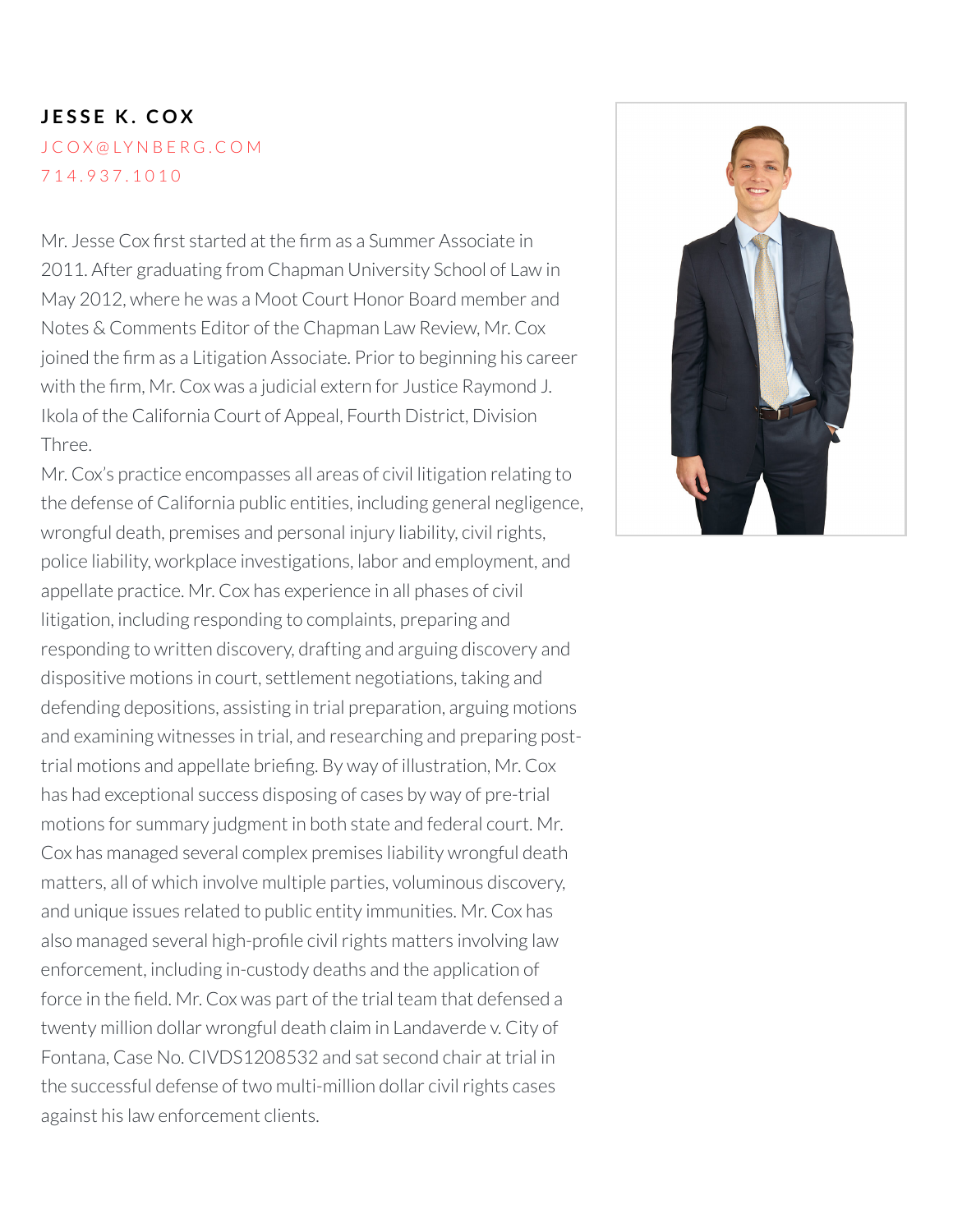When not working, Mr. Cox enjoys exploring local and regional breweries, attending fitness classes with his wife, and enjoying life with family and friends.

#### **Connect with Jesse on [LinkedIn](https://www.lynberg.com/search/attorneys/Jesse-K.-Cox)**

### **G E N E R A L**

#### **P o s iti o n a t L & W**

- Partner

#### **P r a c ti c e A r e a s**

- Appellate Practice
- Civil Rights
- Labor and Employment
- Police Liability Defense
- Premises Liability
- Public Entity Defense

# **E D U C AT I O N**

#### **L e g a l**

- Juris Doctor
- Chapman University School of Law
- 2012, Cum Laude

#### **U n d e r g r a d u a t e**

- University of Michigan
- $-2009$

# **P RO F E S S I O N A L**

#### **B a r A f f i l i a ti o n s**

- State bar of California, 2012
- Supreme Court for the State of California, 2012
- U.S. Court of Appeal, Ninth Circuit, 2012
- U.S. District Court, Central District of California, 2012

### **P r o f e s s i o n a l A f f i l i a ti o n s**

- Association of Southern California Defense Counsel